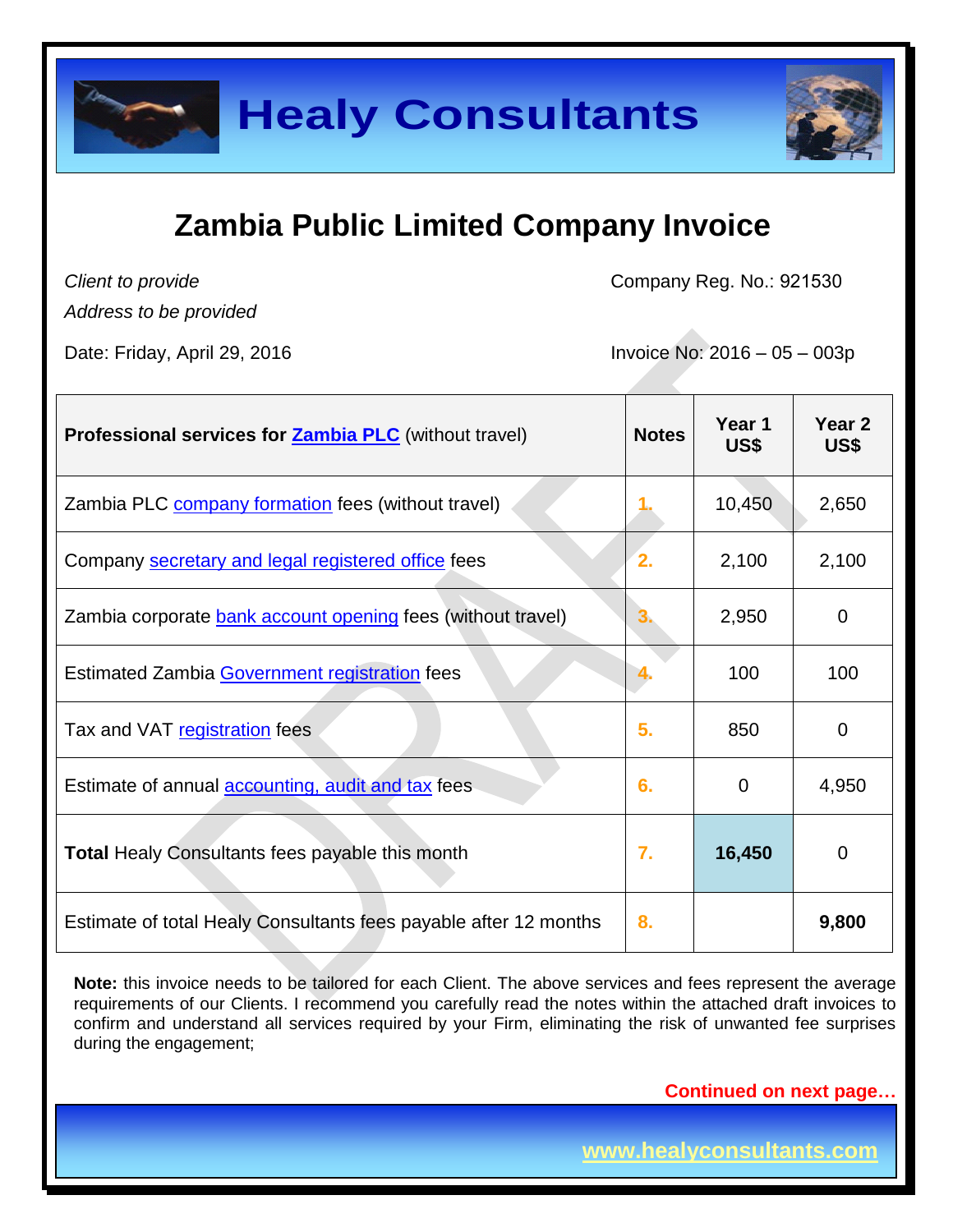

#### *Notes to invoice above*

**1.** Healy Consultants fees to efficiently and effectively complete Zambian company registration within [four weeks](http://www.healyconsultants.com/zambia-company-registration/fees-timelines/#timelines) by **i)** choosing the optimum regulatory license for our Client's business activities **ii)** reserving a company name with [PACRA](http://www.pacra.org.zm/) **iii)** settling our accountant and lawyer fees and **iv)** preparing a high quality company incorporation application for [PACRA;](http://www.pacra.org.zm/)

All [engagement fees](http://www.healyconsultants.com/company-registration-fees/) (click link) are agreed and paid up front and agree to the fees published on our country web pages. Consequently, there are no hidden fees, surprises or ambushes throughout the engagement. All engagement deadlines are agreed up front in the form of a [detailed project](http://www.healyconsultants.com/index-important-links/example-project-plan/)  [plan,](http://www.healyconsultants.com/index-important-links/example-project-plan/) mapping out [deliverables](http://www.healyconsultants.com/deliverables-to-our-clients/) by week throughout the engagement term;



Every week during the engagement, Healy Consultants will email our Client a detailed status [update.](http://www.healyconsultants.com/index-important-links/weekly-engagement-status-email/) Our Client is immediately informed of engagement problems together with solutions. Your dedicated engagement manager is reachable by phone, Skype, live chat and email and will communicate in your preferred language;

**2.** In accordance with **Zambia Companies Act** (click here), each Zambia Company must appoint a company secretary, who may be a natural person or a body corporate, but the company secretary must be resident in Zambia. Healy Consultants will be the legal Zambia Company Secretary and our annual responsibilities include **i)** preparation and filing of the legal Annual Return **ii)** securely maintain company records and chop **iii)** liaise with the Zambia Government on behalf of our Client and **iv)** legal filing of changes of company structure and **v)** reminding our Client of statutory deadlines;

In accordance with [Zambia Companies Act,](http://www.zamlii.org/zm/legislation/consolidated-act/388) a Company shall as from the date of its incorporation have a legal registered office in Zambia, to which all official Government communications and notices may be addressed. To comply with this statutory requirement, Healy Consultants Zambia business office will be the registered office address for your Zambia Company. Thereafter, this address will be used to receive Government correspondence including **i)** tax letters **ii)** notice of the legal annual return; and **iii)** all government communications. Most of our Clients wish to place [Healy Consultants'](http://www.healyconsultants.com/corporate-outsourcing-services/company-secretary-and-legal-registered-office/) office address on invoices, contracts, websites and business cards;

**Continued on next page…**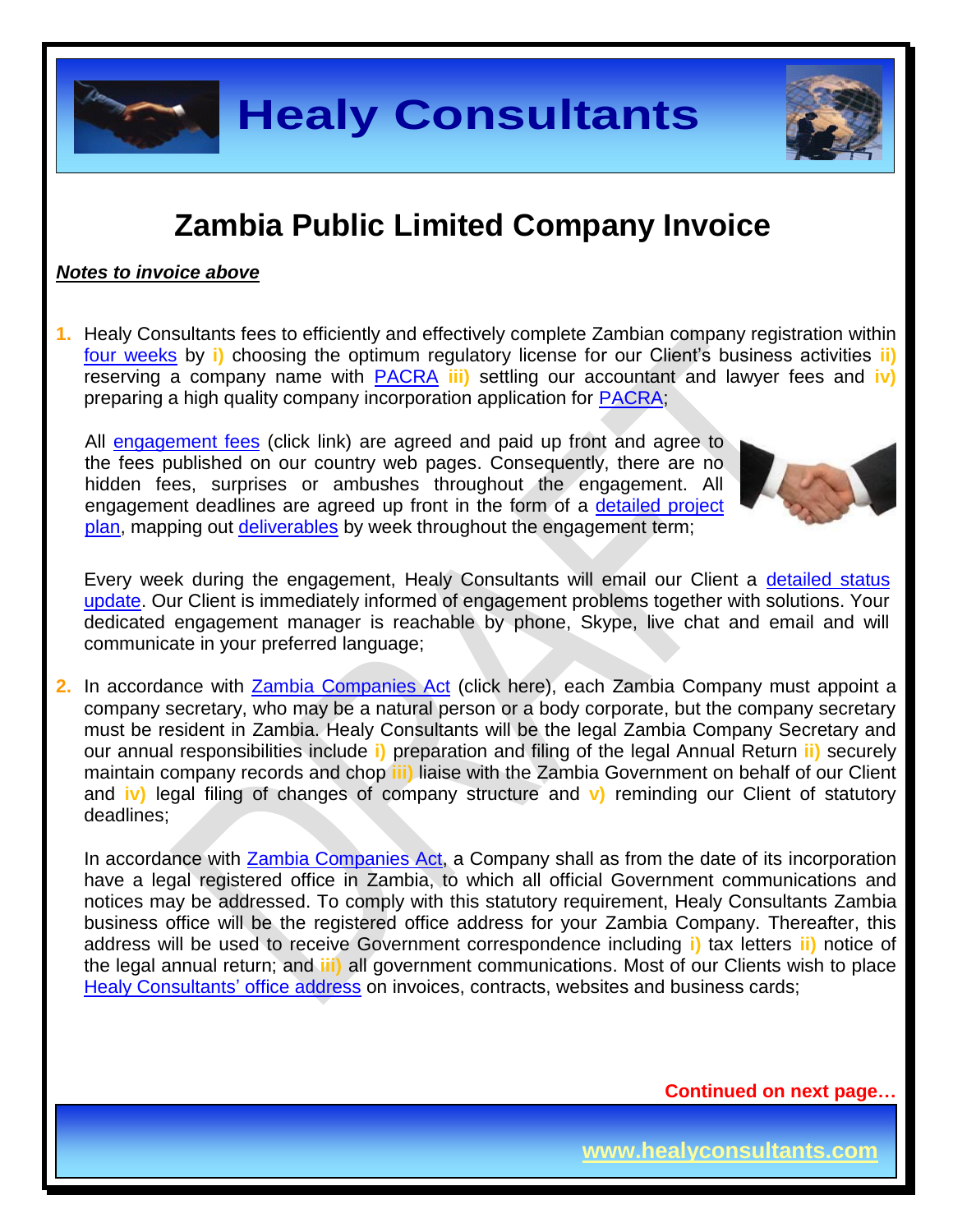

**3.** Healy Consultants will be pleased to open a Zambia corporate bank account without our Client travel. It is a time consuming task, and Healy Consultants will shelter our Client from the associated administrative challenges. As you can appreciate, it is a difficult task to obtain bank account approval through a newly formed company when shareholders, directors and bank signatories reside overseas. Healy Consultants will prepare a business plan for the bank to optimize the probability of corporate bank account approval. Depending on our Client's business and nationality, there is a 20% probability the banks will request a bank signatory to travel for a one hour bank interview. Healy Consultants will try its best to negotiate with the bank for a travel exemption. If our Client must travel to Zambia for corporate bank account opening, Healy Consultants will refund our Client US\$950;

If our Client is not comfortable with only a Zambia corporate bank account, Healy Consultants will be pleased to open [an international corporate bank account](http://www.healyconsultants.com/international-banking/) (click link) outside of Zambia. Examples include New York, Germany, Liechtenstein, Austria, Bulgaria, South Africa, Australia, London, South America or Dubai. All banks will be top tier banks in these countries with excellent internet banking services. Example of our global banking partners include HSBC, Standard Chartered Bank, Citibank, Barclays, Standard bank, ANZ bank, VTB bank, UBS, Credit Suisse;

The banks enjoy ultimate power of approval of corporate bank account applications. Consequently, guaranteed success is outside of Healy Consultants' control. What is inside our control is the preparation and submission of a high quality bank application that maximizes the likelihood of approval. To date, we enjoy a 100% approval record because of [our global banking relationships](http://www.healyconsultants.com/international-banking/corporate-accounts/) and determination.







Global banks continue to tighten corporate bank account opening procedures, their internal compliance departments completing more thorough due diligence of Clients. Consequently, our Clients should expect the bank account approval period to take up to 4 weeks. Furthermore, global banks now require evidence of proof of business in the country where the corporate bank account will be, including sales contracts or lease agreement;

**Continued on next page…**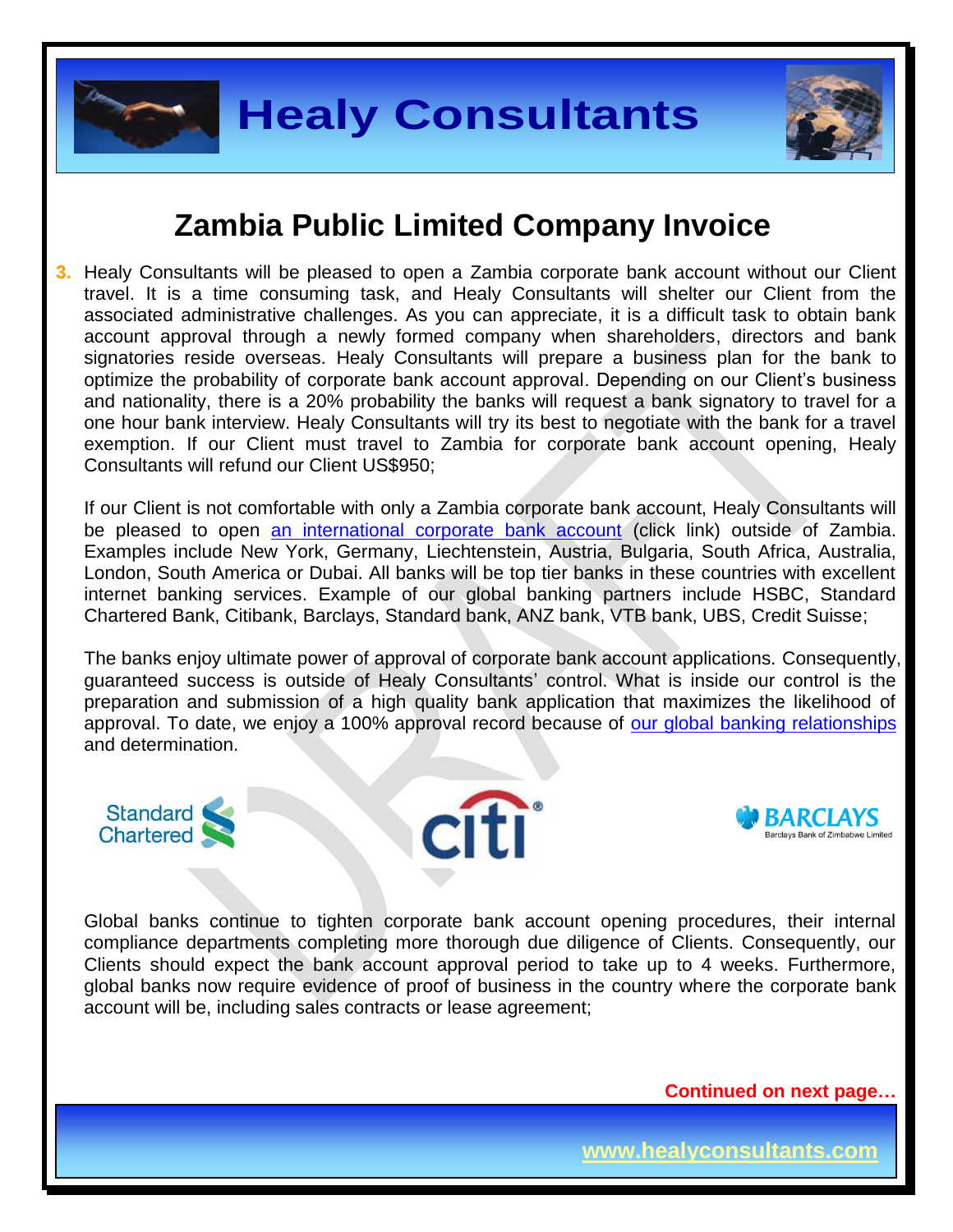

#### **Zambia Public Limited Company Invoice**

- **4.** This fee is an estimate of government costs payable during your Firm's engagement. All government fee payments will be supported by original receipts and invoices. Examples of government costs include **i)** reserving the company name; **ii)** obtaining the certificate of incorporation with [PACRA;](http://www.pacra.org.zm/) **iii)** registering with [Zambia Revenue Authority](https://www.zra.org.zm/) and **iv)** applying for business license with **Lusaka City Council**. Following engagement completion, Healy Consultants will refund our Client any excess of funds received over actual Government costs paid;
- **5.** In accordance with [Zambia Tax Act,](https://track.unodc.org/LegalLibrary/LegalResources/Zambia/Laws/Zambia%20Income%20Tax%20Act%201967%20%28as%20amended%202006%29.pdf) each entity must register for corporation tax and VAT at the [Zambia Revenue Authority;](https://www.zra.org.zm/)
- **6.** For an active trading company, these **accounting**, audit and tax fees are an estimate of Healy Consultants fees to efficiently and effectively discharge your annual company accounting, audit and tax obligations. Following receipt of a set of draft accounting numbers from your company, Healy Consultants will more accurately advise accounting, audit and tax fees. For a dormant company, Healy Consultants fees are only US\$950;



- **7.** All fees quoted in this invoice correspond to fees quoted [on Healy Consultants' website.](http://www.healyconsultants.com/company-registration-fees/) Please review this invoice carefully to identify errors. During the rush of the business day, it is possible that Healy Consultants inadvertently made fee calculation errors, typing errors or omitted services or omitted historic fee payments from Clients. In the unfortunate event you identify invoice errors, please revert to me directly re the same. I apologize in advance if I or my staff made invoice errors;
- **8.** Assuming our Clients re-engage Healy Consultants in year 2, this fee is an estimate of the fees payable next year, 12 months after the date of company registration;
- **9.** The fees quoted in this invoice are a prediction of the fees required to efficiently and effectively complete this engagement in a timely manner. If during the engagement Healy Consultants realizes that the project is more complex than anticipated, requiring a large additional investment of time, my Firm will revert to request additional fees. If Healy Consultants completes the engagement faster than expected and more easily than expected, Healy Consultants is happy to refund some fees to our Client;
- **10.**Engage Healy Consultants to [project manage](http://www.healyconsultants.com/project-manage-engagements/) business set up in every country on the planet. We are the best in the [world](http://www.healyconsultants.com/best-in-the-world/) at what we do, timely completing the  $A$  to  $Z$  of every country engagement;

**Continued on next page…**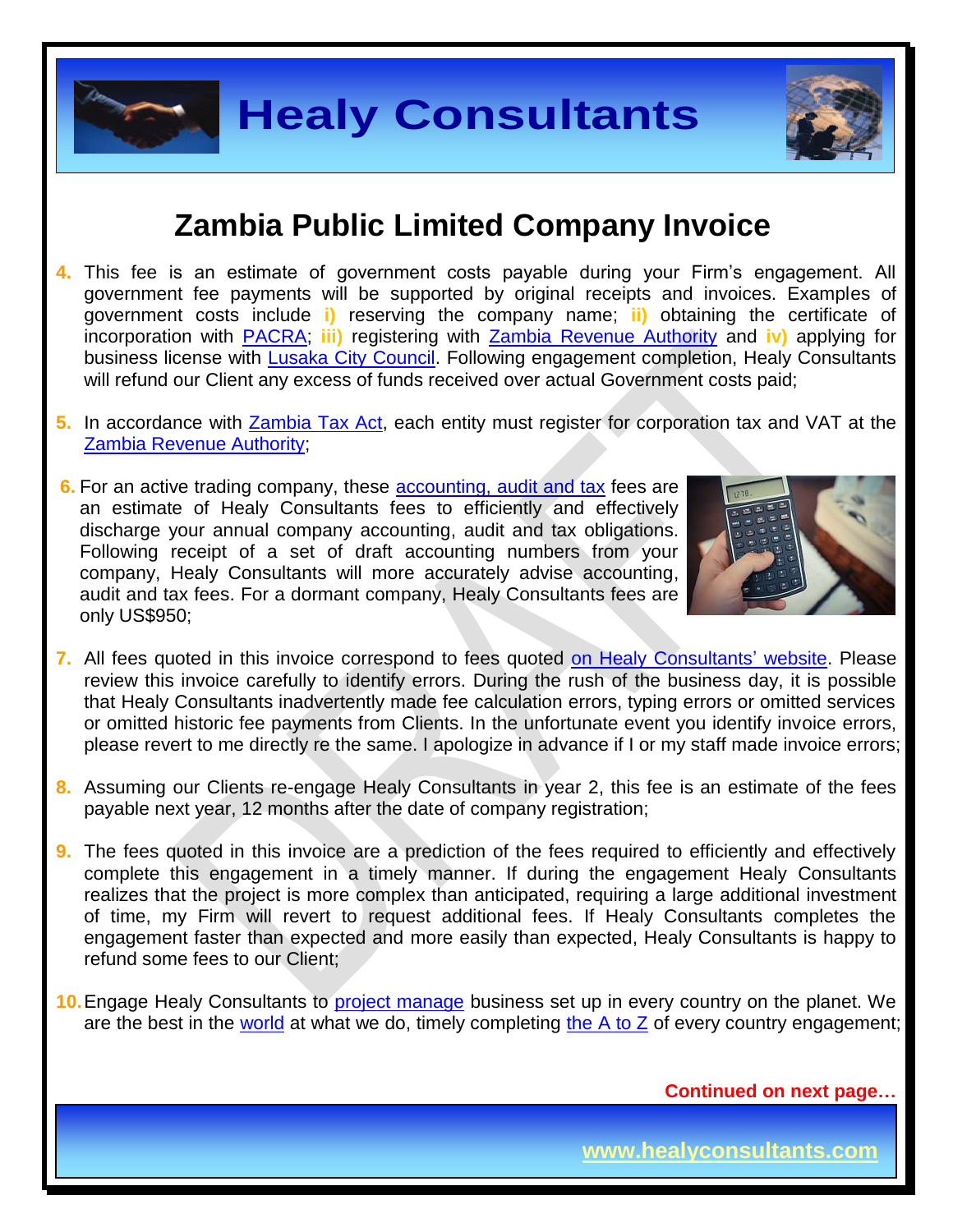

- 11. In accordance with [Zambia Companies Act,](http://www.parliament.gov.zm/downloads/VOLUME%2021.pdf) the issued share capital of ZMK1,000,000 (equivalent to US\$200) must be deposited to the company bank account before incorporation. To optimize engagement efficiency and minimize delays, Healy Consultants is happy to deposit these funds on behalf of our clients;
- **12.**In accordance with [Zambia Companies Act,](http://www.parliament.gov.zm/downloads/VOLUME%2021.pdf) each Zambia PLC must have at least one individual director ordinarily resident in Zambia. If required, Healy Consultants will be pleased to provide your firm with a professional nominee director in Zambia. Our fee amounts to US\$6,150 per annum;
- **13.**If our Client and Healy Consultants properly plan this engagement, our Clients' will *not* have to travel during this engagement. Healy Consultants will efficiently and effectively complete company registration and corporate bank account opening in a timely manner without our Client presence. Instead, our Client will need to **i)** sign and get documents legalized in the embassy in their country of origin and **ii)** courier the originals to Healy Consultants office;



- **14.**Depending on our Client's business and nationality, the Zambian Government may require a special regulatory license to carry on your business in the country. Healy Consultants will assist our Client secure license approval; there may be additional engagement fees. However, the Government enjoys ultimate power of approval of company registrations and business licenses;
- 15. If our Client requires non-resident nominee shareholder and director services [\(click link\),](http://www.healyconsultants.com/corporate-outsourcing-services/nominee-shareholders-directors/) Healy Consultants will be pleased to assist. Our fee for professional, passive nominee non-resident corporate shareholder amounts to US\$2,100 per annum. Our fee to be both non-resident nominee director and shareholder amounts to US\$6,600 per annum. Being the sole shareholders and sole director of a Client's company exposes Healy Consultants to reputation, litigation and financial risk;
- 16. If required, Healy Consultants will be pleased to assist your firm to secure employee [visa](http://www.healyconsultants.com/migration/) approvals. Our fee is US\$3,950 for the first employee, US\$2,950 for the second employee, US\$1,950 per employee thereafter. Our employee visa fees includes preparation of a quality visa application and submitting to the correct Government immigration officers. The Government enjoys ultimate power of approval of visa applications. Consequently, guaranteed success is outside of Healy Consultants' control. What is inside our control is the preparation and submission of a high quality immigration visa application that maximizes the likelihood of visa approval;

**Continued on next page…**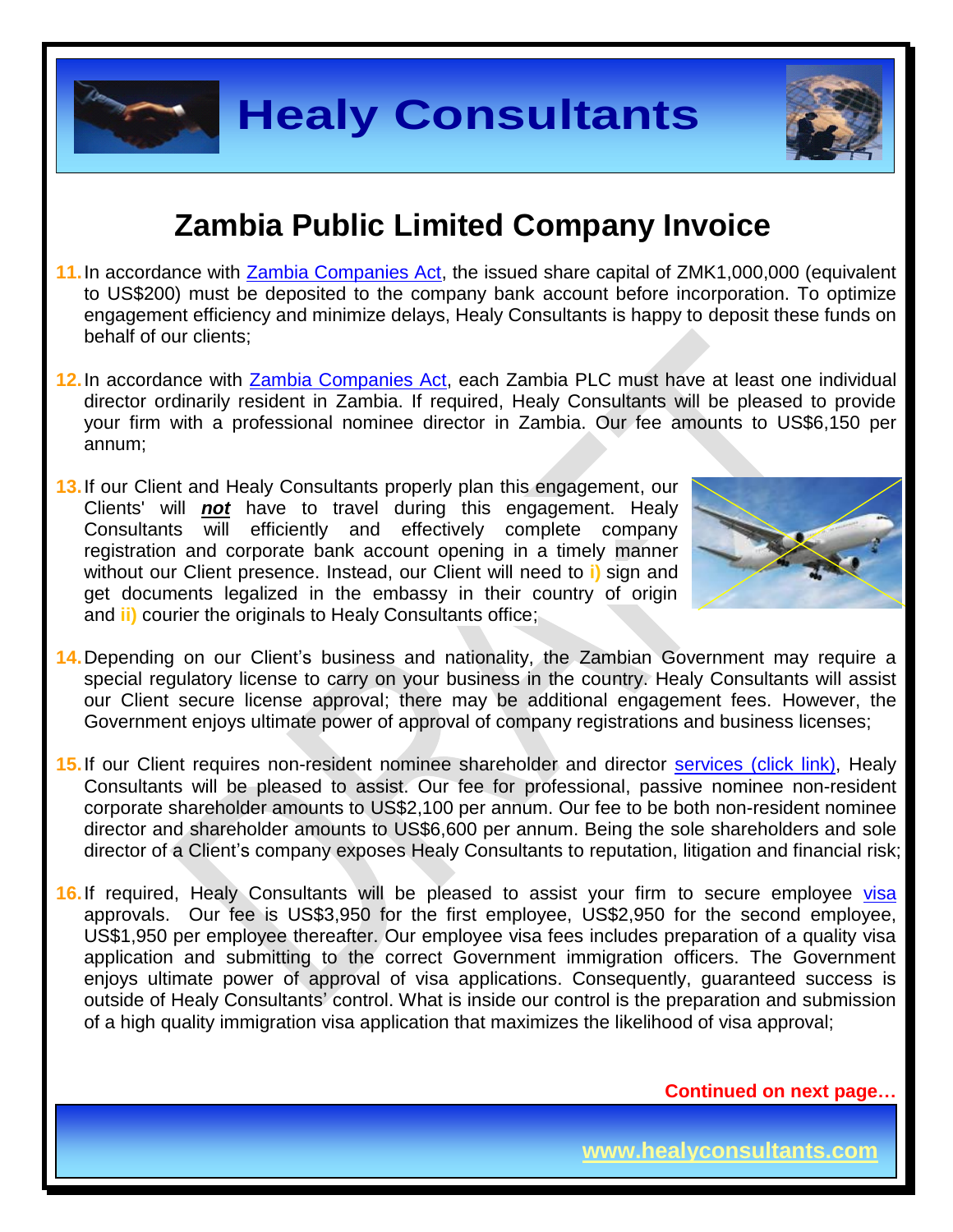



### **Zambia Public Limited Company Invoice**

- **17.** Some of our Clients request Healy Consultants to provide temporary shared [office space](http://www.healyconsultants.com/virtual-office/) for 6 months until their preferred business premises is found. If your Firm requires this service, our onetime fee is US\$950. Monthly rental thereafter is paid directly to the landlord, independently of Healy Consultants;
- **18.**Monthly, quarterly and mid-year Government tax obligations include monthly and quarterly payroll reporting, VAT and corporation tax return filing. If you need our help, Healy Consultants can complete monthly Government reporting for a monthly fee of US\$860. Healy Consultants monthly support will include **i)** receive in dropbox the monthly invoices from our client **ii)** label monthly bank statement transactions **iii)** preparation and submission of VAT returns and iv) submission of monthly employee payroll reporting;
- **19.**It is important our Clients are aware of their personal and corporate tax obligations in their country of residence and domicile. Let us know if you need Healy Consultants help to clarify your local and international annual tax reporting obligations;
- **20.**During the engagement, shareholders and directors' documents may need to be translated into the local language; before the Government and Bank approves company registration and corporate bank account opening respectively. Consequently, our Client should budget for possible additional translation and embassy attestation fees. Either our Client or Healy Consultants can complete this administrative task;

As always, Healy Consultants will negotiate with all third parties to eliminate or reduce additional engagement costs. For transparency purposes, all third party fee payments will be supported by original receipts and invoices. Examples of possible third party payments include **i)** embassy fees **ii)** notary public costs **iii)** official translator fees;

- **21.**Some of our Clients' require an [immediate country](http://www.healyconsultants.com/turnkey-solutions/) solution. With this strategy, within a day Healy Consultants can supply our Client **i)** an existing dormant Zambian company number and **ii)** an already approved Zambian corporate bank account number and **iii)** a business address. Turnkey solutions are attractive to those entrepreneurs who wish to immediately close a country deal, sign a contract or invoice a customer;
- **22.** As stipulated on our **business** website and in section 3 of our engagement letter, Healy Consultants will only commence the engagement following **i)** settlement of our fees and **ii)** completion and signing of our legal engagement letter;

**Continued on next page…**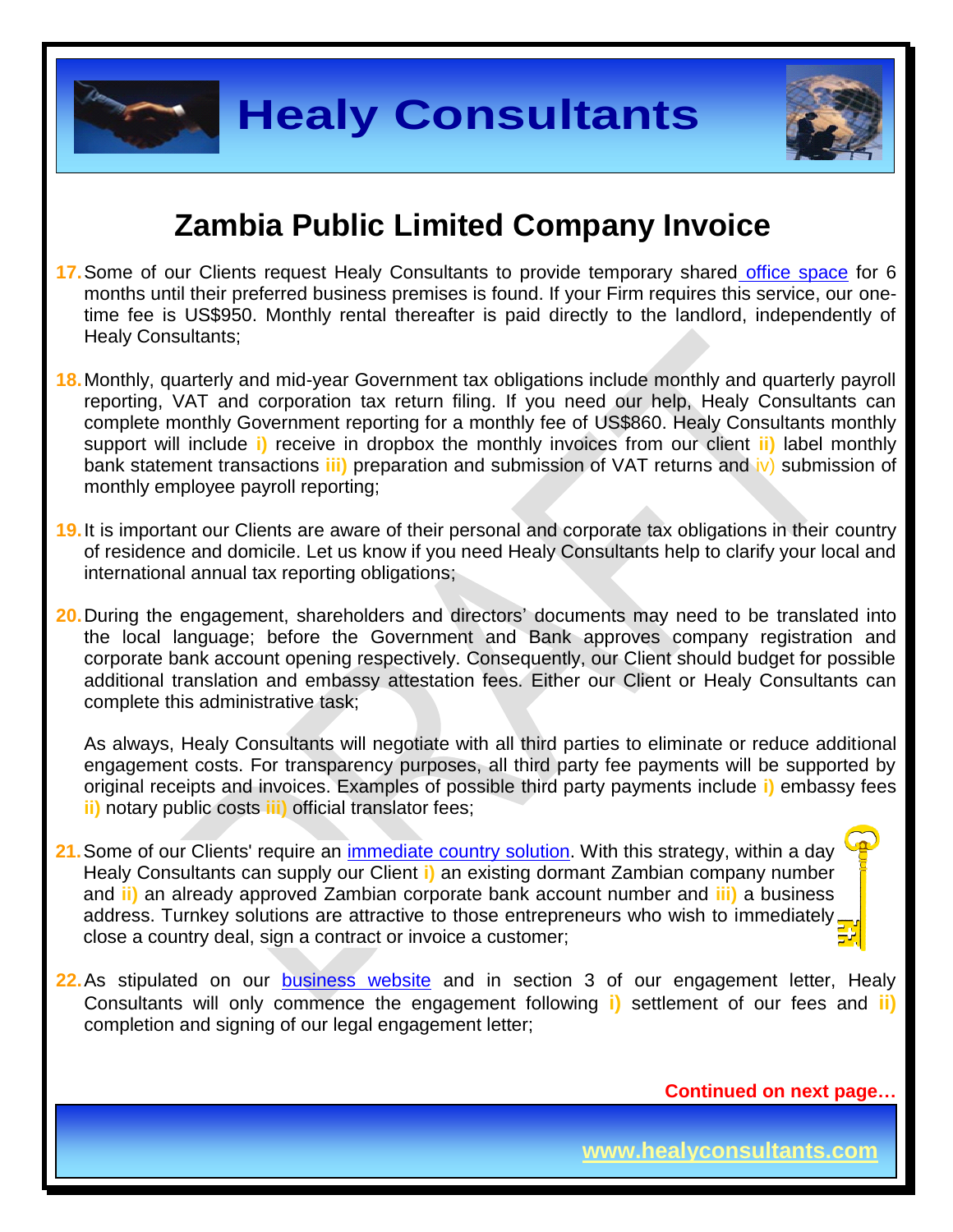



### **Zambia Public Limited Company Invoice**

- 23. Healy Consultants will only incorporate your company after 75% of [due diligence documentation](http://www.healyconsultants.com/due-diligence/) is received by email. Healy Consultants will only open a corporate bank account after 100% of the Client's original due diligence documentation is received by courier;
- 24. During the annual renewal engagement with our Client, our in-house Legal and Compliance [Department \(click link\)](http://www.healyconsultants.com/about-us/key-personnel/cai-xin-profile/) reviews the quality and completeness of our Client file. Consequently, Healy Consultants may revert to our Client to ask for more up to date [due diligence documentation;](http://www.healyconsultants.com/due-diligence/)
- **25.**To assist our Clients to minimize foreign exchange costs, we offer the payment in SG\$, Euro, Pounds or US\$. Kindly let me know in which currency your Firm prefers to settle our fees and I will send an updated invoice, thank you;
- 26. Some of our Clients' engage Healy Consultants to recruit [\(click link\)](http://www.healyconsultants.com/corporate-outsourcing-services/how-we-help-our-clients-recruit-quality-employees/) local employees. We have a lot of experience in this area and we are quite skilled at securing quality candidates for our Clients';
- **27.**To efficiently and effectively complete your engagement in a timely manner, we recommend your Firm transfers these funds to Healy Consultants corporate bank account. Thereafter, our Incorporation and Banking Team will aggressively advance your engagement, providing your Firm daily feedback as to engagement status. I would be grateful if you email us the bank transfer advice slip to enable my Accounting Department to accurately and timely identify bank receipts:



Double click on the attachment included here!

**Continued on next page…**